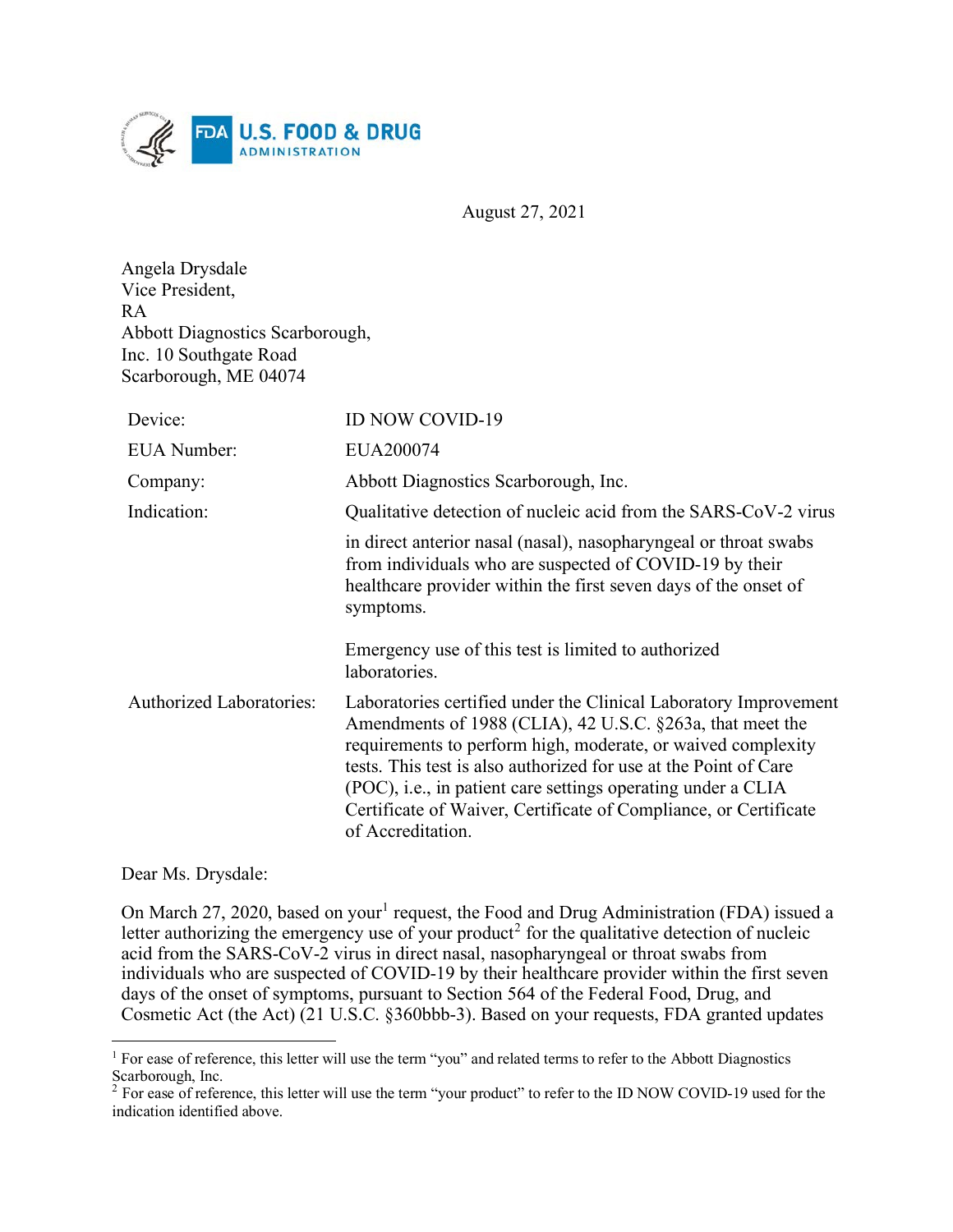to the authorized labeling on April 21,  $2020<sup>3</sup>$  $2020<sup>3</sup>$  $2020<sup>3</sup>$  as well as revised and reissued the letter on June 1, 2020<sup>[4](#page-1-1)</sup> and September 17, 2020.<sup>[5](#page-1-2)</sup>

On May 23, 2021, you requested to further revise your Emergency Use Authorization (EUA). Based on that request, and having concluded that revising the September 17, 2020, EUA is appropriate to protect the public health or safety under section  $564(g)(2)(C)$  of the Act, FDA is reissuing the September 17, 2020 letter in its entirety with the revisions incorporated.<sup>[6](#page-1-3)</sup> Accordingly, your product is hereby authorized pursuant to section 564 of the Act when used pursuant to the Scope of Authorization (Section II) and Conditions of Authorization (Section IV) of this reissued letter.

On February 4, 2020, pursuant to Section  $564(b)(1)(C)$  of the Act, the Secretary of the Department of Health and Human Services (HHS) determined that there is a public health emergency that has a significant potential to affect national security or the health and security of United States citizens living abroad, and that involves the virus that causes COVID-19. Pursuant to Section 564 of the Act, and on the basis of such determination, the Secretary of HHS then declared that circumstances exist justifying the authorization of emergency use of in vitro diagnostics for detection and/or diagnosis of the virus that causes COVID-19 subject to the terms of any authorization issued under Section 564(a) of the Act.<sup>[7](#page-1-4)</sup>

FDA considered the totality of scientific information available in authorizing the emergency

<span id="page-1-0"></span><sup>&</sup>lt;sup>3</sup> On April 21, 2020, your request was granted to update the Instructions for Use (IFU or Package Insert) of your product to remove nasal, nasopharyngeal, or throat swabs eluted in viral transport media swabs in VTM as a specimen type, due to concerns that the dilution will result in decreased detection of low positive samples that are near the limit of detection of your product.

<span id="page-1-2"></span><span id="page-1-1"></span> $<sup>4</sup>$  On June 1, 2020, the revisions to the March 27, 2020 letter included: (1) revised intended use to indicate that</sup> negative results should be treated as presumptive and, if inconsistent with clinical signs and symptoms or necessary for patient management, should be tested with different authorized or cleared molecular tests; (2) revised intended use to clarify that your product is also authorized for use at POC, i.e., in patient care settings operating under a CLIA Certificate of Waiver, Certificate of Compliance, or Certificate of Accreditation; (3) updated the labeling to improve specimen handling procedures and include limitations and information about risks concerning negative results; (4) updated the healthcare provider and patient fact sheets to reflect consistency with more recent authorizations; and (5) incorporated changes consistent with the April 21, 2020, granting letter.  $<sup>5</sup>$  On September 17, 2020, the revisions to the June 1, 2020 letter included: (1) revised intended use to indicate that</sup> testing is for specimens collected "from individuals who are suspected of COVID-19 by their healthcare provider within the first seven days of the onset of symptoms," (2) revised intended use to clarify that testing is authorized for laboratories certified under CLIA and meet the requirements to perform high, moderate, or waived complexity tests; (3) revised intended use to clarify that testing facilities within the United States and its territories are required to report all results to the appropriate public health authorities; (4) revised the labeling to update specimen transport and storage recommendations; (5) revised the labeling to include results of the FDA SARS-CoV-2 Reference Panel Testing; (6) updated conditions of authorization to reflect consistency with more recent authorizations; and, (7) revised the healthcare provider and patient fact sheets to reflect the intended use updates and language more consistent with recent authorizations.

<span id="page-1-3"></span> $6$  The revisions to the September 17, 2020 letter and authorized labeling include: (1) extension of the kit stability claim from 6-months to 9-months, (2) updates to the *in silico* inclusivity analysis study results, (3) updates to the healthcare provider and patient fact sheets as well as the conditions of authorization to reflect language used in more recent authorizations, and (4) addition of Conditions R. and S. to evaluate device performance with viral mutations. <sup>7</sup> U.S. Department of Health and Human Services, *Determination of a Public Health Emergency and* 

<span id="page-1-4"></span>*Declaration that Circumstances Exist Justifying Authorizations Pursuant to Section 564(b) of the Federal Food, Drug, and Cosmetic Act, 21 U.S.C.* § *360bbb-3*. 85 FR 7316 (February 7, 2020).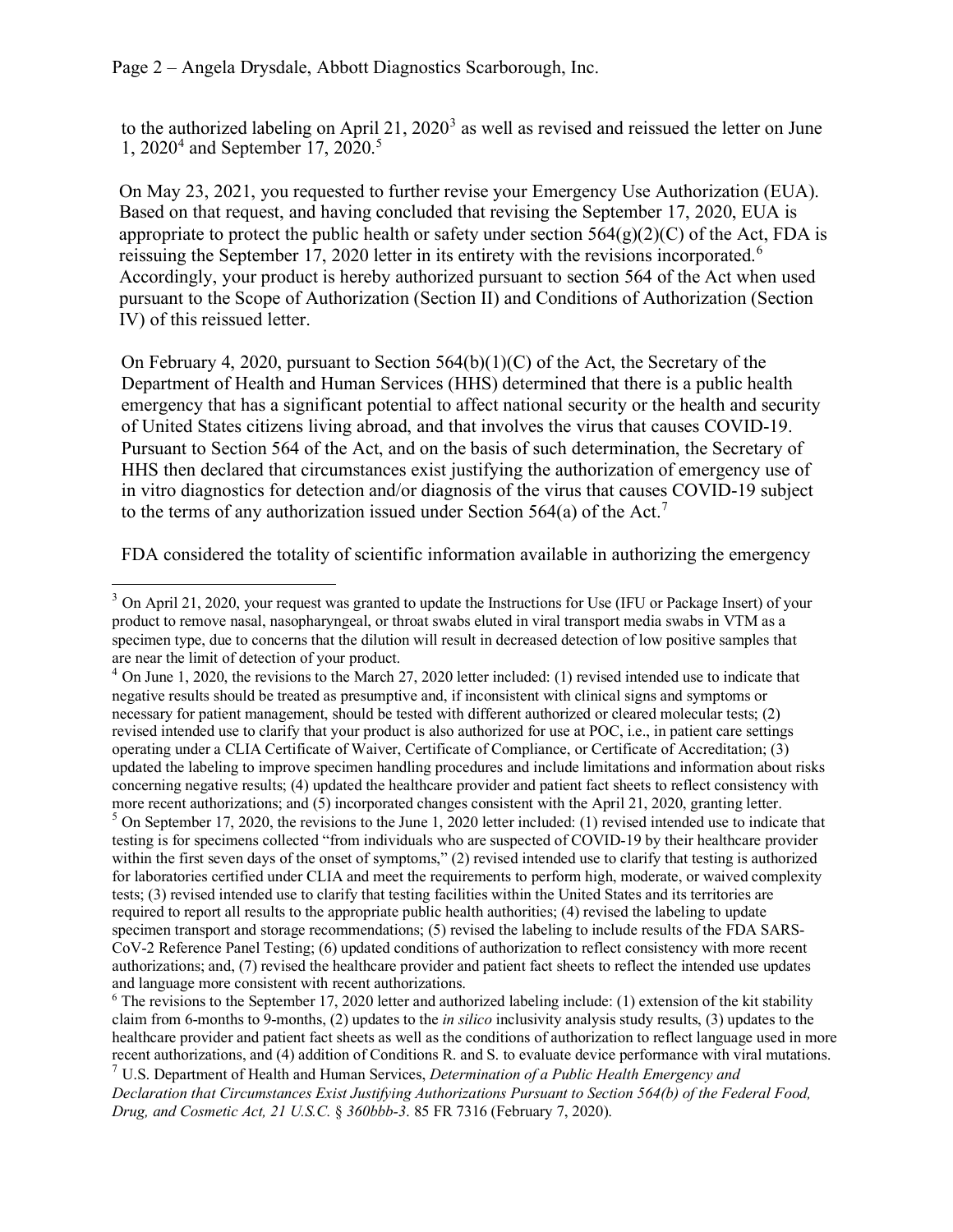use of your product for the indication above. A summary of the performance information FDA relied upon is contained in the Package Insert (identified below).

Having concluded that the criteria for issuance of this authorization under Section  $564(c)$  of the Act are met, I am authorizing the emergency use of your product, described in the Scope of Authorization of this letter (Section II), subject to the terms of this authorization.

### **I. Criteria for Issuance of Authorization**

I have concluded that the emergency use of your product meets the criteria for issuance of an authorization under Section 564(c) of the Act, because I have concluded that:

- 1. The SARS-CoV-2 can cause a serious or life-threatening disease or condition, including severe respiratory illness, to humans infected by this virus;
- 2. Based on the totality of scientific evidence available to FDA, it is reasonable to believe that your product may be effective in diagnosing COVID-19, and that the known and potential benefits of your product when used for diagnosing COVID-19, outweigh the known and potential risks of your product; and
- 3. There is no adequate, approved, and available alternative to the emergency use of your product.<sup>[8](#page-2-0)</sup>

# **II. Scope of Authorization**

I have concluded, pursuant to Section 564(d)(1) of the Act, that the scope of this authorization is limited to the indication above.

# **Authorized Product Details**

Your product is for the qualitative detection of nucleic acid from the SARS-CoV-2 virus in direct anterior nasal (nasal), nasopharyngeal or throat swabs from individuals who are suspected of COVID-19 by their healthcare provider within the first seven days of the onset of symptoms. The SARS- CoV-2 nucleic acid is generally detectable in respiratory specimens during the acute phase of infection. Positive results are indicative of the presence of SARS-CoV-2 nucleic acid; clinical correlation with patient history and other diagnostic information is necessary to determine patient infection status. Positive results do not rule out bacterial infection or co-infection with other viruses. The agent detected may not be the definite cause of disease. Negative results should be treated as presumptive and, if inconsistent with clinical signs and symptoms or necessary for patient management, should be tested with different authorized or cleared molecular tests.

Testing of direct nasal, nasopharyngeal or throat swabs from individuals using your product run on the ID NOW Instrument, as outlined in the "ID NOW COVID-19" Package Insert and

<span id="page-2-0"></span><sup>&</sup>lt;sup>8</sup> No other criteria of issuance have been prescribed by regulation under Section 564(c)(4) of the Act.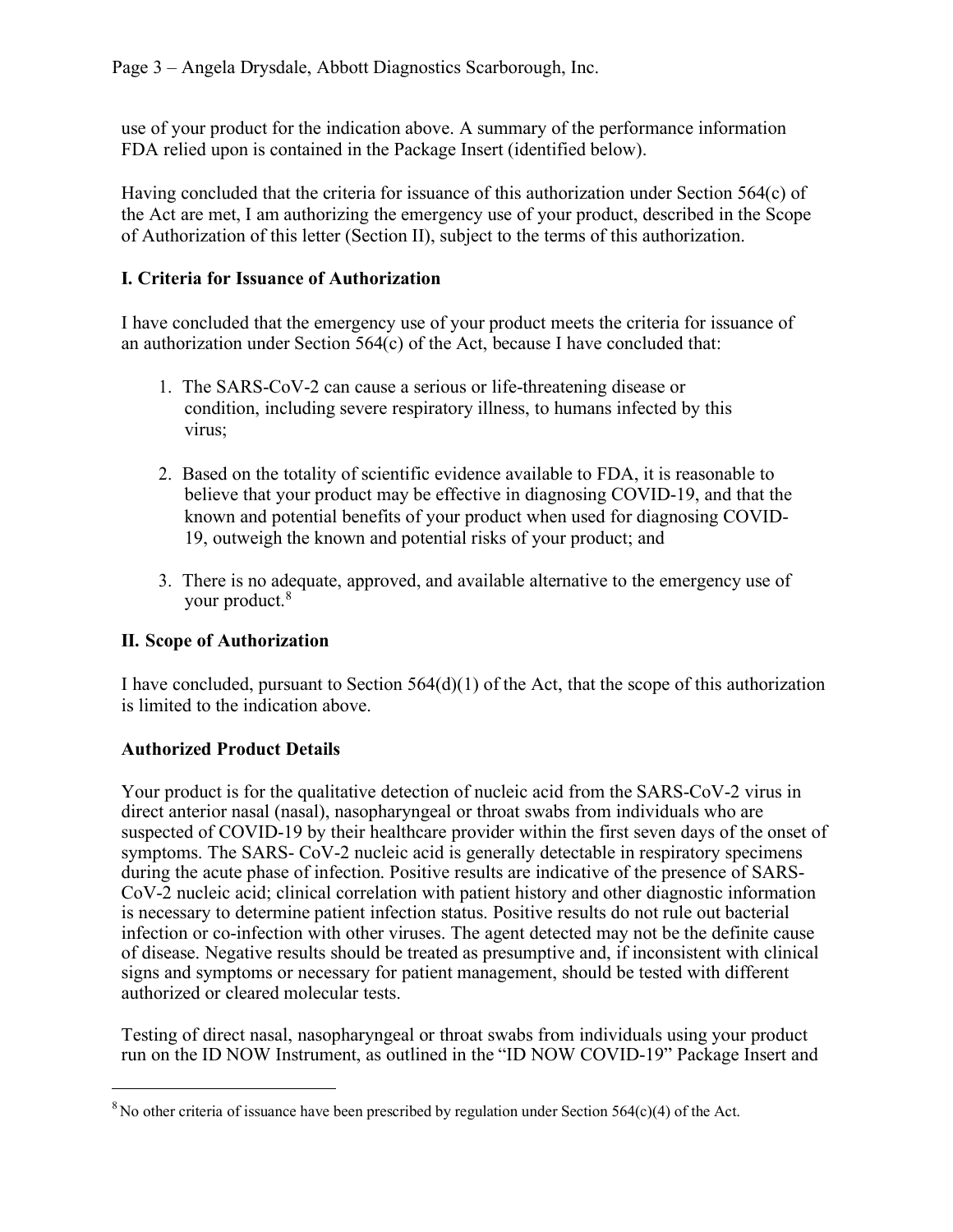"ID NOW COVID-19 Quick Reference Guide," is authorized to be used in laboratories certified under CLIA that meet the requirements to perform high, moderate, or waived complexity tests. This test is authorized for use at the POC, i.e., in patient care settings operating under a CLIA Certificate of Waiver, Certificate of Compliance, or Certificate of Accreditation using the ID NOW Instrument outside of the clinical laboratory environment.

Your product is an automated assay that utilizes isothermal nucleic acid amplification technology for the qualitative detection of SARS-CoV-2 viral nucleic acids. It is comprised of a Sample Receiver, containing elution/lysis buffer, a Test Base, comprising two sealed reaction tubes, each containing a lyophilized pellet, a Transfer Cartridge for transfer of the eluted sample to the Test Base, and the ID NOW Instrument. The Sample Receiver and Test Base are inserted into the ID NOW Instrument and the sample added to the Sample Receiver where it is transferred via the Transfer Cartridge to the Test Base, initiating target amplification. Heating, mixing and detection are provided by the ID NOW Instrument. The ID NOW COVID-19 assay includes the following materials or other authorized materials: Test Bases, Sample Receivers, Transfer Cartridges, Patient swabs, Positive Control swab, Negative Control swab.

Your product also includes in the Test Base the following control material, or other authorized control materials (as may be requested under Condition N below), that are processed along with the patient samples when tested with your product. The control listed below must generate expected results in order for a test to be considered valid, as outlined in the Package Insert:

• Internal Control - designed to control for sample inhibition and assay reagent function.

Your product also comes with external positive and negative control swabs, or other authorized control materials (as may be requested under Condition K below), to be run as outlined in the Package Insert, described below.

The above described product, is authorized to be accompanied with labeling entitled "ID NOW COVID-19" Package Insert and "ID NOW COVID-19 Quick Reference Guide" (available at [https://www.fda.gov/medical-devices/coronavirus-disease-2019-covid-19](https://www.fda.gov/medical-devices/coronavirus-disease-2019-covid-19-emergency-use-authorizations-medical-devices/vitro-diagnostics-euas) [emergency-use-](https://www.fda.gov/medical-devices/coronavirus-disease-2019-covid-19-emergency-use-authorizations-medical-devices/vitro-diagnostics-euas) [authorizations-medical-devices/in-vitro-diagnostics-euas\)](https://www.fda.gov/medical-devices/coronavirus-disease-2019-covid-19-emergency-use-authorizations-medical-devices/vitro-diagnostics-euas), and the following product-specific information pertaining to the emergency use, which is required to be made available to healthcare providers and patients:

- Fact Sheet for Healthcare Providers: Abbott Diagnostics Scarborough, Inc. -ID NOW COVID-19
- Fact Sheet for Patients: Abbott Diagnostics Scarborough, Inc. ID NOW COVID-19

The above described product, when accompanied by the "ID NOW COVID-19" Package Insert and the "ID NOW COVID-19 Quick Reference Guide" (identified above) and the two Fact Sheets (collectively referenced as "authorized labeling") is authorized to be distributed to and used by authorized laboratories under this EUA, despite the fact that it does not meet certain requirements otherwise required by applicable federal law.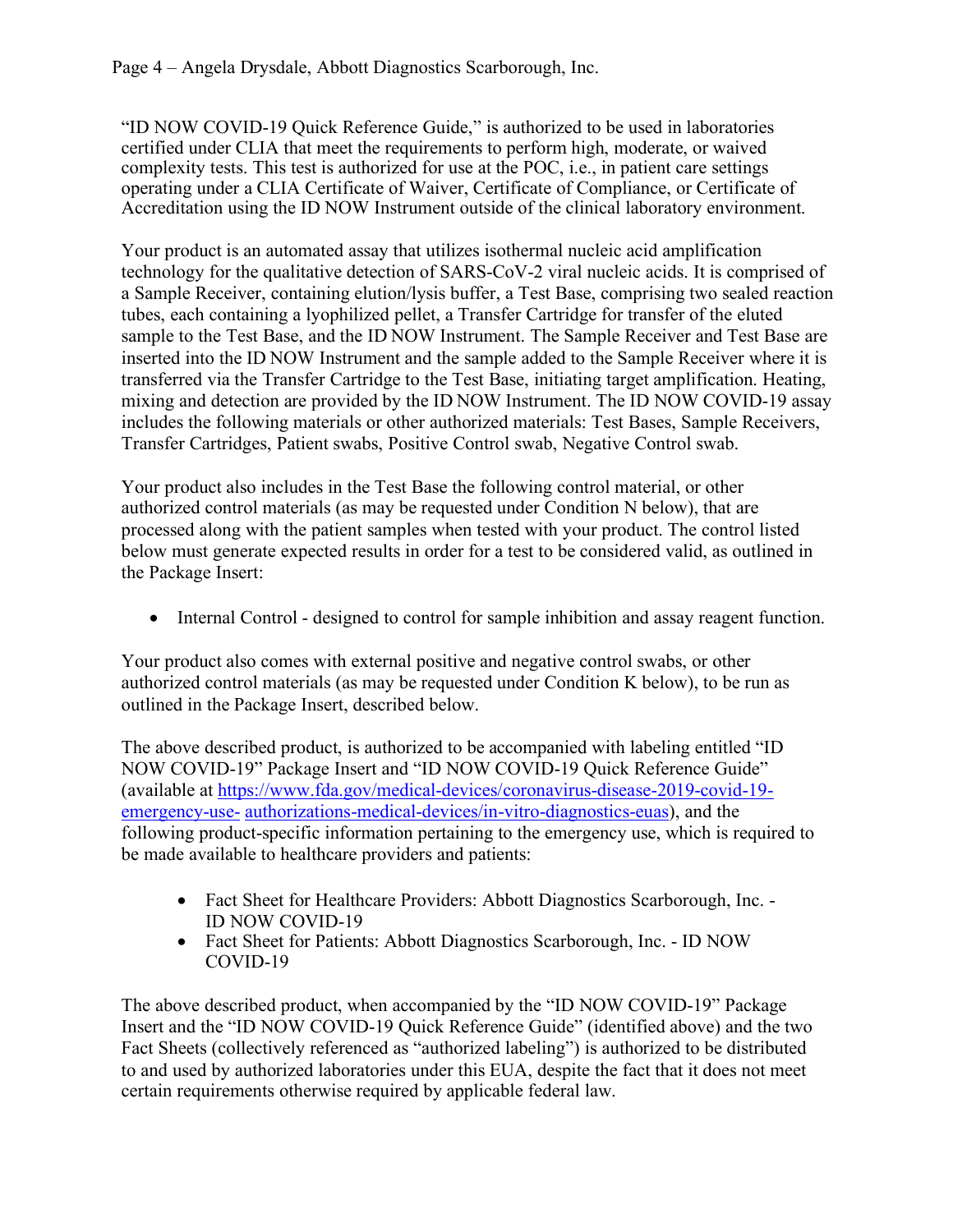I have concluded, pursuant to Section  $564(d)(2)$  of the Act, that it is reasonable to believe that the known and potential benefits of your product, when used consistent with the Scope of Authorization of this letter (Section II), outweigh the known and potential risks of your product.

I have concluded, pursuant to Section 564(d)(3) of the Act, based on the totality of scientific evidence available to FDA, that it is reasonable to believe that your product may be effective in diagnosing COVID-19, when used consistent with the Scope of Authorization of this letter (Section II), pursuant to Section  $564(c)(2)(A)$  of the Act.

FDA has reviewed the scientific information available to FDA, including the information supporting the conclusions described in Section I above, and concludes that your product (as described in the Scope of Authorization of this letter (Section II)) meets the criteria set forth in Section 564(c) of the Act concerning safety and potential effectiveness.

The emergency use of your product under this EUA must be consistent with, and may not exceed, the terms of this letter, including the Scope of Authorization (Section II) and the Conditions of Authorization (Section IV). Subject to the terms of this EUA and under the circumstances set forth in the Secretary of HHS's determination under Section  $564(b)(1)(C)$ of the Act described above and the Secretary of HHS's corresponding declaration under Section  $564(b)(1)$  of the Act, your product is authorized for the indication above.

# **III. Waiver of Certain Requirements**

I am waiving the following requirements for your product during the duration of this EUA:

• Current good manufacturing practice requirements, including the quality system requirements under 21 CFR Part 820 with respect to the design, manufacture, packaging, labeling, storage, and distribution of your product, but excluding Subpart H (Acceptance Activities, 21 CFR 820.80 and 21 CFR 820.86), Subpart I (Nonconforming Product, 21 CFR 820.90), and Subpart O (Statistical Techniques, 21 CFR 820.250).

# **IV. Conditions of Authorization**

Pursuant to Section 564(e) of the Act, I am establishing the following conditions on this authorization:

# **Abbott Diagnostics Scarborough, Inc. (You) and Authorized Distributor(s)[9](#page-4-0)**

A. Your product must comply with the following labeling requirements pursuant to FDA regulations: the intended use statement  $(21 \text{ CFR } 809.10(a)(2), (b)(2))$ ; adequate

<span id="page-4-0"></span><sup>&</sup>lt;sup>9</sup> "Authorized Distributor(s)" are identified by you, Abbott Diagnostics Scarborough, Inc., in your EUA submission as an entity allowed to distribute your device.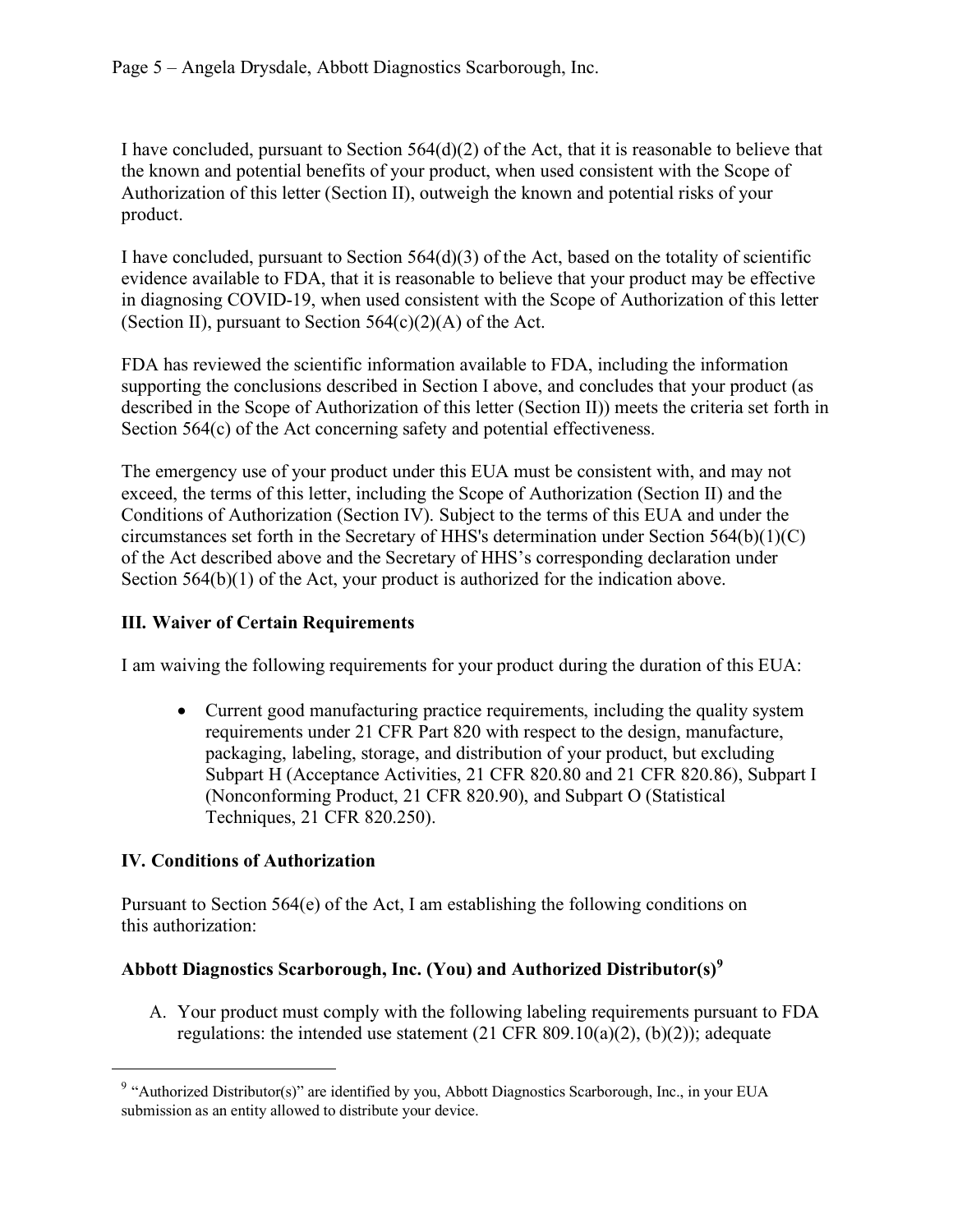directions for use (21 U.S.C. 352(f)), (21 CFR 809.10(b)(5), (7), and (8)); appropriate limitations on the use of the device including information required under 21 CFR  $809.10(a)(4)$ ; and any available information regarding performance of the device, including requirements under 21 CFR 809.10(b)(12).

- B. You and authorized distributor(s) must make your product available with the authorized labeling to authorized laboratories.
- C. You and authorized distributor(s) must make available on your website(s) the authorized labeling.
- D. You and authorized distributor(s) must include a physical copy of the "ID NOW COVID-19" Package Insert and the "ID NOW COVID-19 Quick Reference Guide" with each shipped product to authorized laboratories.
- E. You and authorized distributor(s) must inform authorized laboratories and relevant public health authorities of this EUA, including the terms and conditions herein, and any updates made to your product and authorized labeling.
- F. Through a process of inventory control, you and authorized distributor(s) must maintain records of the authorized laboratories to which they distribute the test and number of tests they distribute.
- G. You and authorized distributor(s) must collect information on the performance of your product. You will report to FDA any suspected occurrence of false positive and false negative results and significant deviations from the established performance characteristics of the product of which you become aware.
- H. You and authorized distributor(s) are authorized to make available additional information relating to the emergency use of your product that is consistent with, and does not exceed, the terms of this letter of authorization.

### **Abbott Diagnostics Scarborough, Inc. (You)**

- I. You must notify FDA of any authorized distributor(s) of your product, including the name, address, and phone number of any authorized distributor(s).
- J. You must provide authorized distributor(s) with a copy of this EUA and communicate to authorized distributor(s) any subsequent revisions that might be made to this EUA and its authorized accompanying materials (e.g., Fact Sheets).
- K. You may request changes to this EUA for your product, including to the Scope of Authorization (Section II in this letter) or to the authorized labeling, including requests to make available additional authorized labeling specific to an authorized distributor. Such additional labeling may use another name for the product but otherwise must be consistent with the authorized labeling, and not exceed the terms of authorization of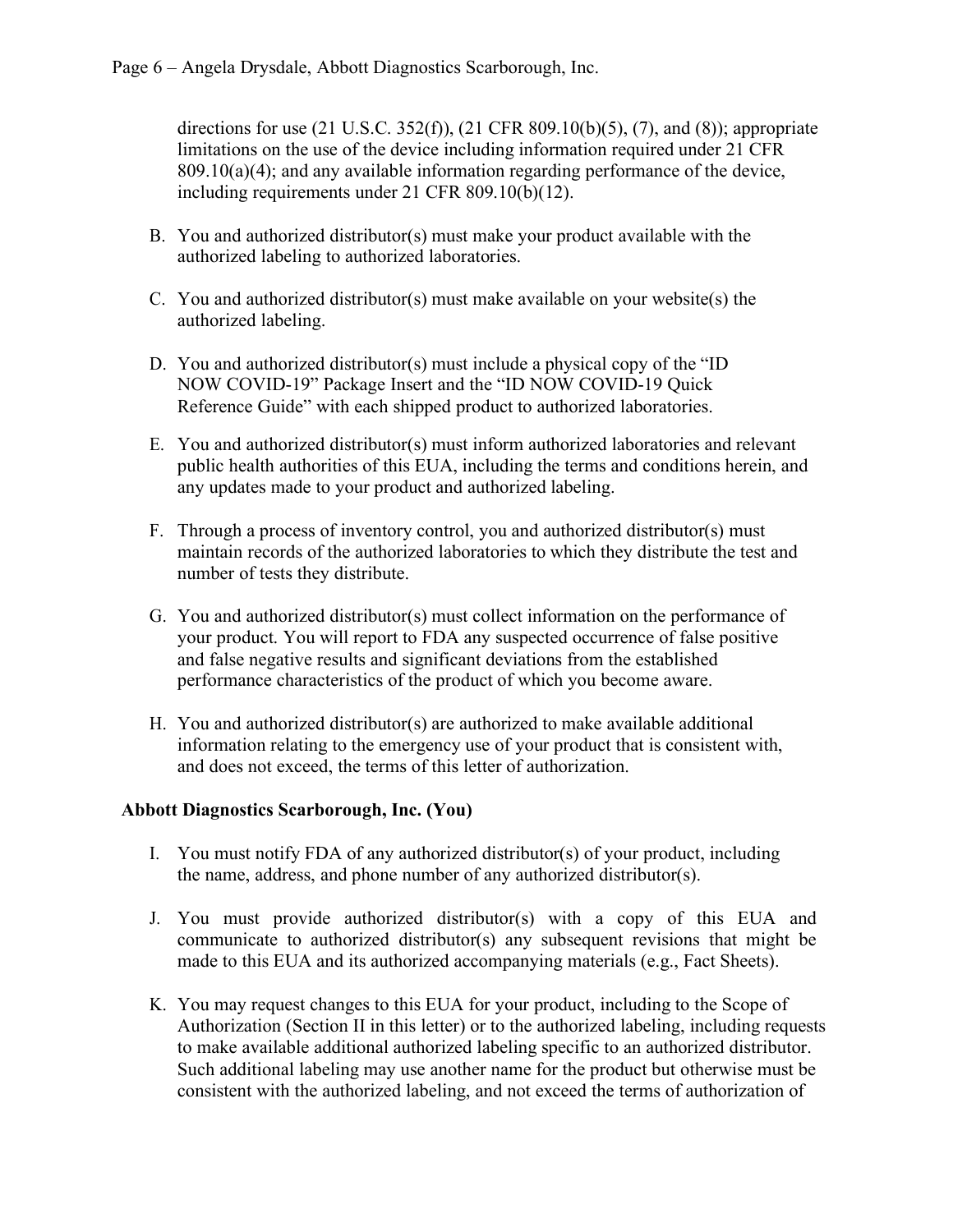this letter. Any request for changes to this EUA should be submitted to the Division of Microbiology (DMD)/Office of Health Technology 7 (OHT7)-Office of In Vitro Diagnostics and Radiological Health (OIR)/Office of Product Evaluation and Quality (OPEQ)/Center for Devices and Radiological Health (CDRH) and require appropriate authorization from FDA prior to implementation.

- L. You must comply with the following requirements under FDA regulations: 21 CFR 820 Subpart H (Acceptance Activities, 21 CFR 820.80 and 21 CFR 820.86), Subpart I (Nonconforming Product, 21 CFR 820.90), and Subpart O (Statistical Techniques, 21 CFR 820.250).
- M. You must have lot release procedures and the lot release procedures, including the study design and statistical power, must ensure that the tests released for distribution have the clinical and analytical performance claimed in the authorized labeling.
- N. If requested by FDA, you must submit lot release procedures to FDA, including sampling protocols, testing protocols, and acceptance criteria, that you use to release lots of your product for distribution in the U.S. If such lot release procedures are requested by FDA, you must provide it within 48 hours of the request.
- O. You must evaluate the analytical limit of detection and assess traceability<sup>[10](#page-6-0)</sup> of your product with any FDA-recommended reference material(s). After submission to and concurrence with the data by FDA, you will update your labeling to reflect the additional testing. Such labeling updates will be made in consultation with, and require concurrence of, DMD/OHT7-OIR/OPEQ/CDRH.
- P. You must further evaluate the clinical performance of your product as agreed with FDA. After submission to, and concurrence with the data by, FDA, you will update your labeling to reflect the additional testing. Such labeling updates will be made in consultation with, and require concurrence of, DMD/OHT7-OIR/OPEQ/CDRH.
- Q. You must have a process in place to track adverse events, including any occurrence of false results with your product and report to FDA in accordance with 21 CFR Part 803.
- R. You must evaluate the impact of SARS-CoV-2 viral mutations on your product's performance. Such evaluations must occur on an ongoing basis and must include any additional data analysis that is requested by FDA in response to any performance concerns you or FDA identify during routine evaluation. Additionally, if requested by FDA, you must submit records of these evaluations for FDA review within 48 hours of the request. If your evaluation identifies viral mutations that affect the stated expected performance of your device, you must notify FDA immediately.
- S. If requested by FDA, you must update your labeling within 7 calendar days to

<span id="page-6-0"></span> $10$  Traceability refers to tracing analytical sensitivity/reactivity back to an FDA-recommended reference material.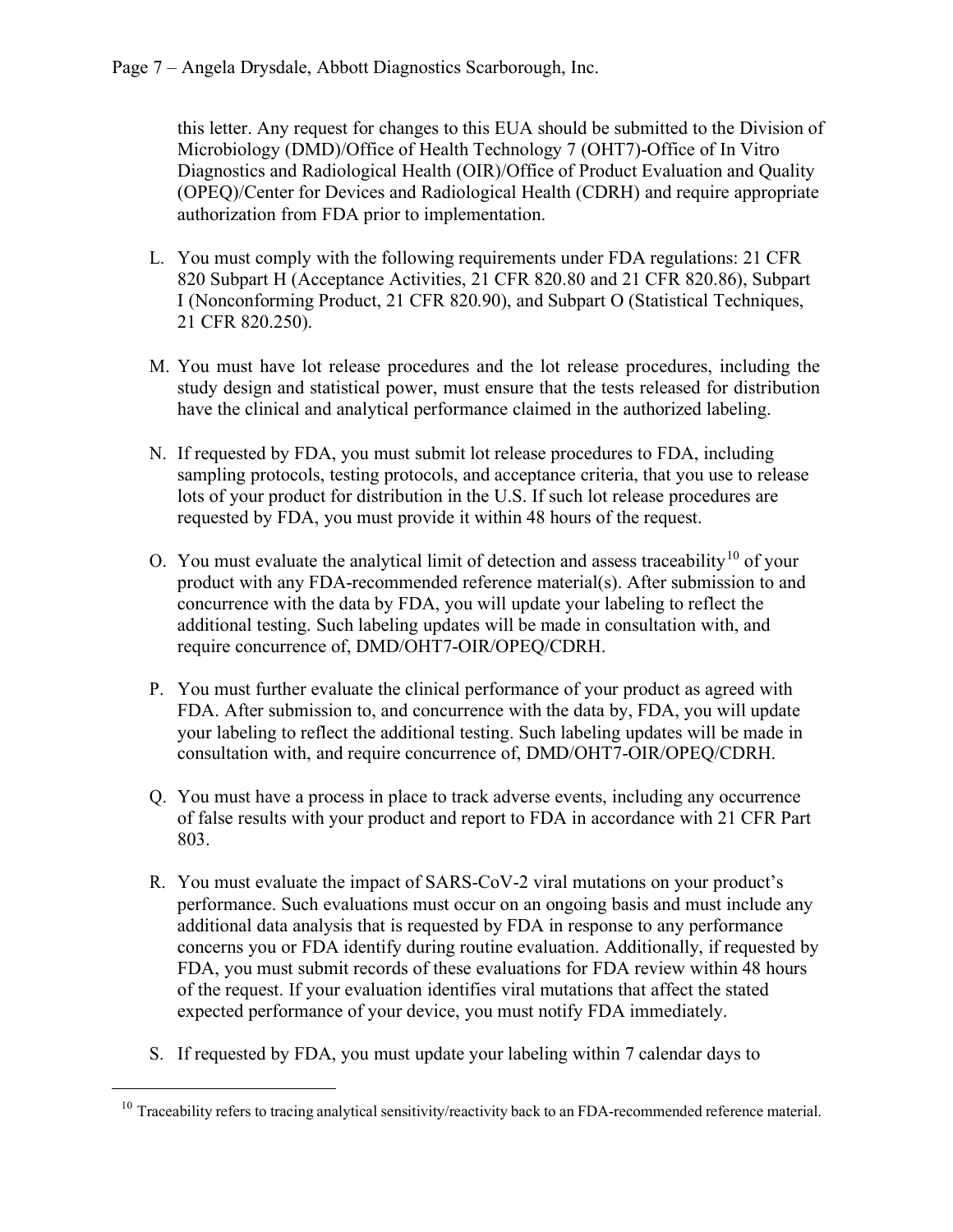include any additional labeling risk mitigations identified by FDA, such as those related to the impact of viral mutations on test performance. Such updates will be made in consultation with, and require concurrence of, DMD/OHT7- OIR/OPEQ/CDRH.

#### **Authorized Laboratories**

- T. Authorized laboratories using your product must include with test result reports, all authorized Fact Sheets. Under exigent circumstances, other appropriate methods for disseminating these Fact Sheets may be used, which may include mass media.
- U. Authorized laboratories using your product will use your product as outlined in the authorized labeling. Deviations from the authorized procedures, including the authorized instruments, authorized extraction methods, authorized clinical specimen types, authorized control materials, authorized other ancillary reagents and authorized materials required to use your product are not permitted.
- V. Authorized laboratories that receive your product must notify the relevant public health authorities of their intent to run your product prior to initiating testing.
- W. Authorized laboratories using your product must have a process in place for reporting test results to healthcare providers and relevant public health authorities, as appropriate.
- X. Authorized laboratories must collect information on the performance of your product and report to DMD/OHT7-OIR/OPEQ/CDRH (via email: [CDRH-EUA-](mailto:CDRH-EUA-)[Reporting@fda.hhs.gov\)](mailto:CDRH-EUA-Reporting@fda.hhs.gov) and you (via email[: ts.scr@abbott.com\)](mailto:ts.scr@abbott.com) any suspected occurrence of false positive or false negative results and significant deviations from the established performance characteristics of your product of which they become aware.
- Y. All operators using your product must be appropriately trained in performing and interpreting the results of your product, use appropriate personal protective equipment when handling this kit, and use your product in accordance with the authorized labeling.

#### **Abbott Diagnostics Scarborough, Inc. (You), Authorized Distributors, and Authorized Laboratories**

Z. You, authorized distributors, and authorized laboratories using your product must ensure that any records associated with this EUA are maintained until otherwise notified by FDA. Such records will be made available to FDA for inspection upon request.

### **Conditions Related to Printed Materials, Advertising and Promotion**

AA.All descriptive printer matter, advertising and promotional materials, relating to the